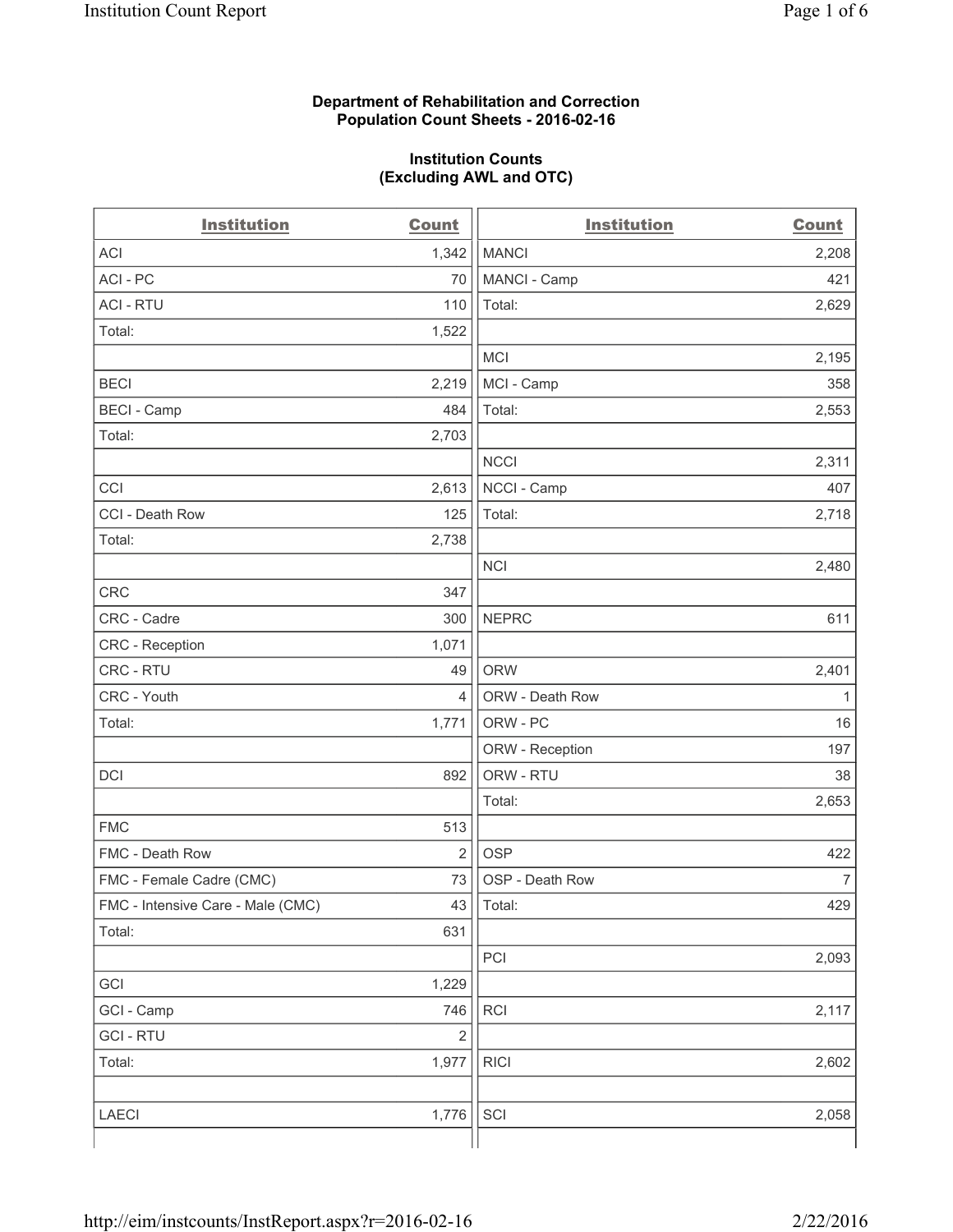| LECI                     | 2,316 | <b>SOCF</b> | 1,139 |
|--------------------------|-------|-------------|-------|
| LECI - Camp              | 191   | SOCF - RTU  | 62    |
| Total:                   | 2,507 | Total:      | 1,201 |
|                          |       |             |       |
| LOCI                     | 2,311 | <b>TCI</b>  | 1,087 |
|                          |       | TCI - Camp  | 446   |
| <b>LORCI</b>             | 205   | Total:      | 1,533 |
| LORCI - Cadre            | 155   |             |       |
| <b>LORCI - Reception</b> | 1,102 | <b>TOCI</b> | 935   |
| Total:                   | 1,462 | TOCI - PC   | 105   |
|                          |       | Total:      | 1,040 |
| MACI                     | 942   |             |       |
| MACI - Minimum           | 1,362 | <b>WCI</b>  | 1,298 |
| Total:                   | 2,304 | WCI - RTU   | 96    |
|                          |       | Total:      | 1,394 |
|                          |       |             |       |
|                          |       |             | $  -$ |

**Total Population: 50,705**

\* The Total Population includes 30 Offenders with Reason Codes 30 & 31. \*\* The Total Population includes 34 Offenders with Reason Code 0A.

# **Male Population by Security Level (Include AWL and Exclude OTC)**

*Error calculating Totals for this secion.*

# **Female Population by Institution (Include AWL and Exclude OTC)**

| <b>Institution</b>       | <b>Body</b> | <b>AWL</b>     | $(-OTC)$       | <b>Total</b> |
|--------------------------|-------------|----------------|----------------|--------------|
| <b>DCI</b>               | 892         | 3              | $\overline{2}$ | 893          |
| <b>FMC</b>               | 19          | 0              | 0              | 19           |
| FMC - Female Cadre (CMC) | 73          |                |                | 73           |
| <b>NEPRC</b>             | 611         | 10             | 6              | 615          |
| <b>ORW</b>               | 2,401       | 53             | 34             | 2,420        |
| <b>ORW - Death Row</b>   |             | 0              | $\Omega$       |              |
| ORW - PC                 | 16          | 0              | $\Omega$       | 16           |
| ORW - Reception          | 197         | $\overline{2}$ |                | 198          |
| ORW - RTU                | 38          | $\Omega$       | $\Omega$       | 38           |
| <b>Total Female</b>      | 4,248       | 69             | 44             | 4,273        |

## **Male Population by Institution: Security Level 5 (Include AWL and Exclude OTC)**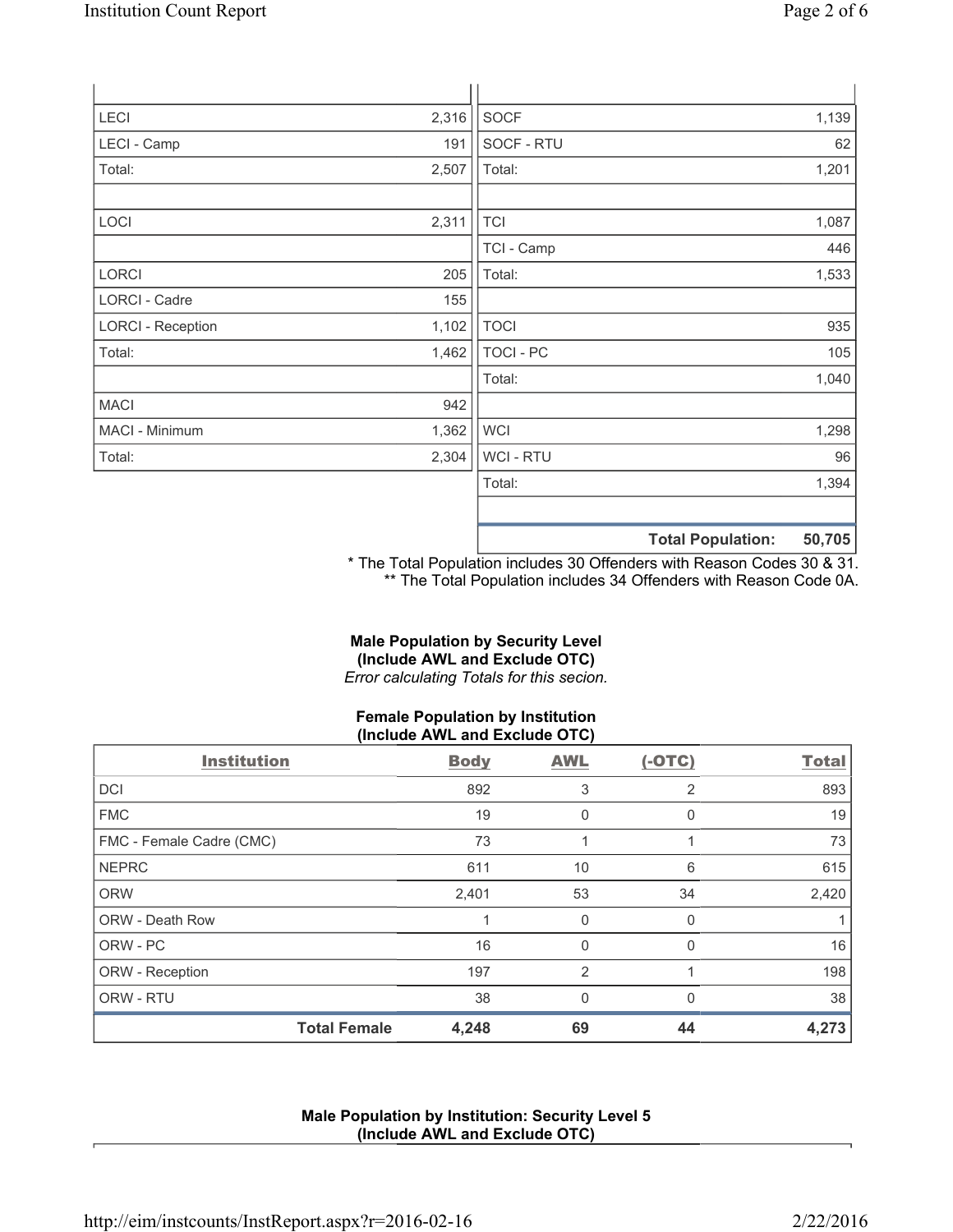|                   | <b>Institution</b>   | <b>Body</b> | <b>AWL</b> | $(-OTC)$ | <b>Total</b> |
|-------------------|----------------------|-------------|------------|----------|--------------|
| <b>OSP</b>        |                      | 103         |            |          | 103          |
| <b>RCI</b>        |                      |             |            |          |              |
| <b>SOCF - RTU</b> |                      |             |            |          |              |
|                   | <b>Total Level 5</b> | 104         |            |          | 105          |

#### **Male Population by Institution: Security Level 4 (Include AWL and Exclude OTC)**

| <b>Institution</b>       |                      | <b>Body</b>    | <b>AWL</b>          | $(-OTC)$         | <b>Total</b>              |
|--------------------------|----------------------|----------------|---------------------|------------------|---------------------------|
| <b>BECI</b>              |                      | 1              | 0                   | 0                | 1                         |
| CCI                      |                      | 5              | $\mathsf{O}\xspace$ | $\mathsf 0$      | $\sqrt{5}$                |
| CRC                      |                      | 14             | 0                   | $\boldsymbol{0}$ | 14                        |
| CRC - Reception          |                      | 1              | 0                   | $\mathsf 0$      | $\mathbf{1}$              |
| ${\sf FMC}$              |                      | 1              | $\mathsf{O}\xspace$ | $\mathsf 0$      | $\mathbf{1}$              |
| LECI                     |                      | $\overline{2}$ | $\mathsf{O}\xspace$ | $\mathsf 0$      | $\sqrt{2}$                |
| LORCI                    |                      | $\overline{4}$ | $\mathbf 0$         | $\mathbf 0$      | $\overline{4}$            |
| <b>LORCI - Reception</b> |                      | $\overline{4}$ | $\mathsf{O}\xspace$ | $\mathsf 0$      | $\overline{4}$            |
| <b>MANCI</b>             |                      | $\mathbf{1}$   | $\mathsf{O}\xspace$ | $\mathsf 0$      | 1                         |
| NCI                      |                      | $\overline{7}$ | $\mathsf{O}\xspace$ | $\boldsymbol{0}$ | $\overline{7}$            |
| <b>OSP</b>               |                      | 307            | $\mathbf{1}$        | 1                | 307                       |
| RCI                      |                      | 5              | $\mathsf{O}\xspace$ | $\boldsymbol{0}$ | $\sqrt{5}$                |
| SOCF                     |                      | 1,112          | 12                  | 10               | 1,114                     |
| SOCF - RTU               |                      | 59             | $\pmb{0}$           | $\mathsf 0$      | 59                        |
| <b>TCI</b>               |                      | 3              | $\mathsf{O}\xspace$ | $\mathbf 0$      | 3                         |
| <b>TOCI</b>              |                      | 164            | $\overline{2}$      | 1                | 165                       |
| TOCI - PC                |                      | 10             | $\mathsf{O}\xspace$ | $\mathsf 0$      | $10$                      |
| <b>WCI</b>               |                      | $\mathsf 3$    | 0                   | $\boldsymbol{0}$ | $\sqrt{3}$                |
| WCI - RTU                |                      | $\mathfrak{S}$ | $\mathbf 0$         | $\boldsymbol{0}$ | $\ensuremath{\mathsf{3}}$ |
|                          | <b>Total Level 4</b> | 1,706          | 15                  | 12               | 1,709                     |

## **Male Population by Institution: Security Level 3 (Include AWL and Exclude OTC)**

| <b>Institution</b> | <b>Body</b> | <b>AWL</b> | $(-OTC)$ | <b>Total</b> |
|--------------------|-------------|------------|----------|--------------|
| <b>ACI</b>         | 18          |            |          | 18           |
| <b>BECI</b>        | 6           | Ω          |          | 6            |
| CCI                | 5           |            |          | 5            |
| <b>CRC</b>         | 99          | 6          | 5        | 100          |
| CRC - Cadre        | 227         | 0          |          | 227          |
| CRC - Reception    | 781         | 13         | 9        | 785          |
|                    |             |            |          |              |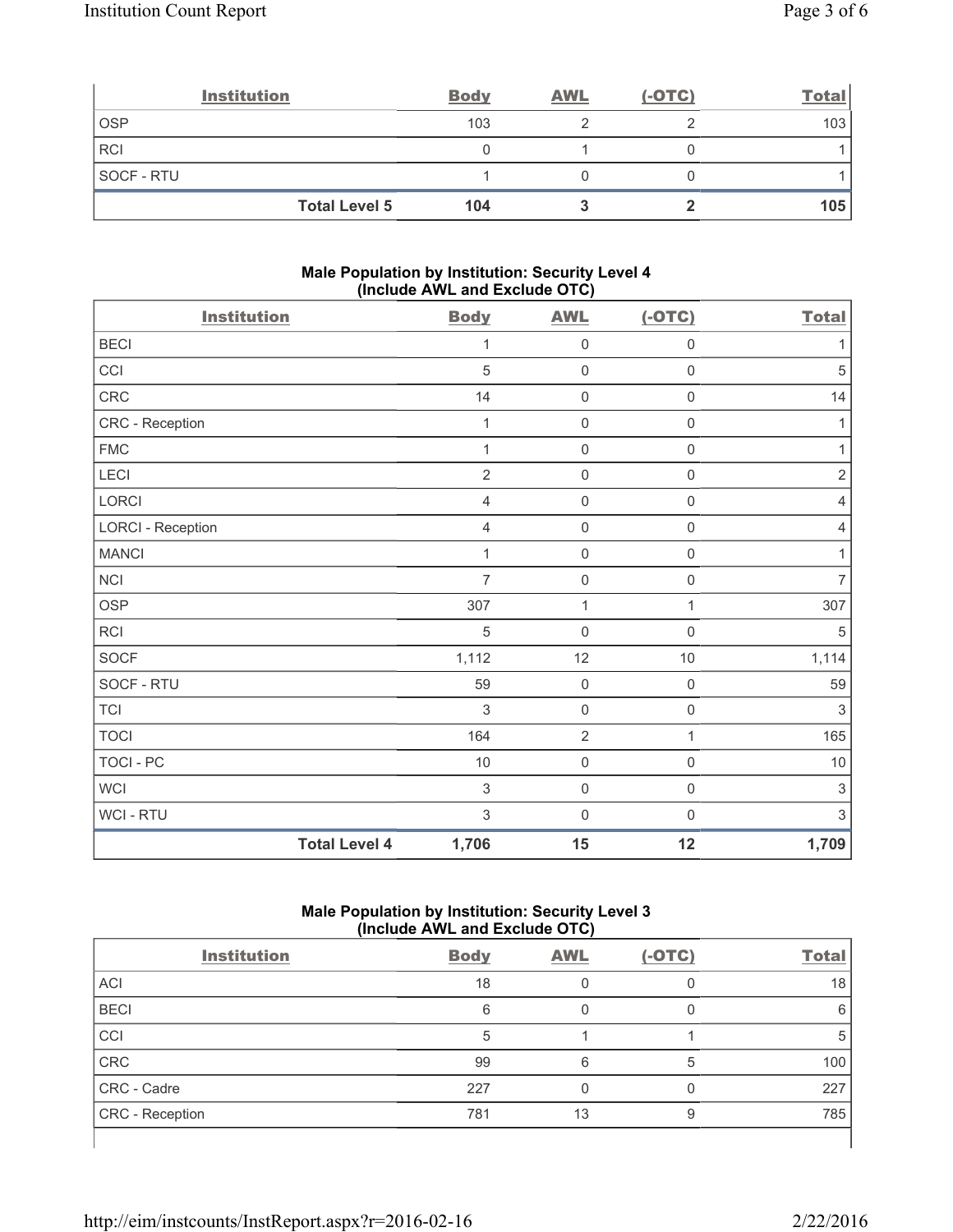| CRC - RTU                         |                      | 25             | 0                   | $\mathsf 0$         | 25                        |
|-----------------------------------|----------------------|----------------|---------------------|---------------------|---------------------------|
| CRC - Youth                       |                      | $\mathbf{1}$   | $\mathsf{O}\xspace$ | $\mathsf{O}\xspace$ | $\mathbf{1}$              |
| <b>FMC</b>                        |                      | 6              | $\mathsf 0$         | $\mathsf{O}\xspace$ | 6                         |
| FMC - Intensive Care - Male (CMC) |                      | $\overline{4}$ | $\mathsf{O}\xspace$ | $\mathsf{O}\xspace$ | $\overline{4}$            |
| LECI                              |                      | 2,245          | 16                  | 15                  | 2,246                     |
| LOCI                              |                      | $\,6$          | $\mathsf{O}\xspace$ | $\mathsf 0$         | $\,6$                     |
| LORCI                             |                      | 72             | 22                  | 17                  | 77                        |
| <b>LORCI - Cadre</b>              |                      | 107            | $\mathsf 0$         | $\mathsf{O}\xspace$ | 107                       |
| <b>LORCI - Reception</b>          |                      | 758            | $\mathsf{O}\xspace$ | $\mathbf 0$         | 758                       |
| <b>MANCI</b>                      |                      | 2,176          | 17                  | 16                  | 2,177                     |
| MCI                               |                      | $\mathsf 3$    | $\mathsf{O}\xspace$ | $\mathsf 0$         | $\ensuremath{\mathsf{3}}$ |
| <b>NCCI</b>                       |                      | 12             | $\mathsf{O}\xspace$ | $\mathsf{O}\xspace$ | 12                        |
| <b>NCI</b>                        |                      | $\overline{4}$ | $\mathsf 0$         | $\mathsf 0$         | 4                         |
| <b>OSP</b>                        |                      | $\mathbf{1}$   | $\mathsf 0$         | $\mathsf{O}\xspace$ | 1                         |
| PCI                               |                      | 42             | $\mathsf{O}\xspace$ | $\mathsf 0$         | 42                        |
| RCI                               |                      | 1,884          | 21                  | 15                  | 1,890                     |
| <b>RICI</b>                       |                      | $\,8\,$        | $\mathsf{O}\xspace$ | $\mathsf 0$         | 8                         |
| SCI                               |                      | $\mathbf{1}$   | $\mathsf 0$         | $\mathsf 0$         | $\mathbf{1}$              |
| SOCF                              |                      | 26             | $\mathbf{1}$        | $\mathbf{1}$        | 26                        |
| SOCF - RTU                        |                      | $\overline{2}$ | $\mathsf{O}\xspace$ | $\mathsf{O}\xspace$ | $\overline{2}$            |
| <b>TCI</b>                        |                      | 1,024          | $\overline{7}$      | $\,6\,$             | 1,025                     |
| TCI - Camp                        |                      | $\mathbf{1}$   | $\mathsf 0$         | $\mathsf{O}\xspace$ | $\mathbf{1}$              |
| <b>TOCI</b>                       |                      | 741            | $\,6$               | $\,6\,$             | 741                       |
| <b>TOCI - PC</b>                  |                      | 93             | $\mathsf{O}\xspace$ | $\mathbf 0$         | 93                        |
| <b>WCI</b>                        |                      | 1,270          | $\,8\,$             | $\,$ 5 $\,$         | 1,273                     |
| WCI - RTU                         |                      | 92             | $\mathsf{O}\xspace$ | $\mathsf{O}\xspace$ | 92                        |
|                                   | <b>Total Level 3</b> | 11,740         | 118                 | 96                  | 11,762                    |

### **Male Population by Institution: Security Level 2 (Include AWL and Exclude OTC)**

|                    | $\cdot$<br>- - - - | .<br>$\overline{\phantom{a}}$ |          |              |
|--------------------|--------------------|-------------------------------|----------|--------------|
| <b>Institution</b> | <b>Body</b>        | <b>AWL</b>                    | $(-OTC)$ | <b>Total</b> |
| <b>ACI</b>         | 629                | 6                             |          | 634          |
| ACI - PC           | 69                 | 0                             | 0        | 69           |
| <b>ACI - RTU</b>   | 73                 | 0                             | 0        | 73           |
| <b>BECI</b>        | 1,459              | 14                            | 10       | 1,463        |
| <b>CCI</b>         | 1,777              | 16                            | 13       | 1,780        |
| <b>CRC</b>         | 119                | 2                             |          | 120          |
| CRC - Cadre        | 49                 | 0                             | 0        | 49           |
| CRC - Reception    | 196                | 11                            | 10       | 197          |
| CRC - RTU          | 20                 | $\Omega$                      | 0        | 20           |
|                    |                    |                               |          |              |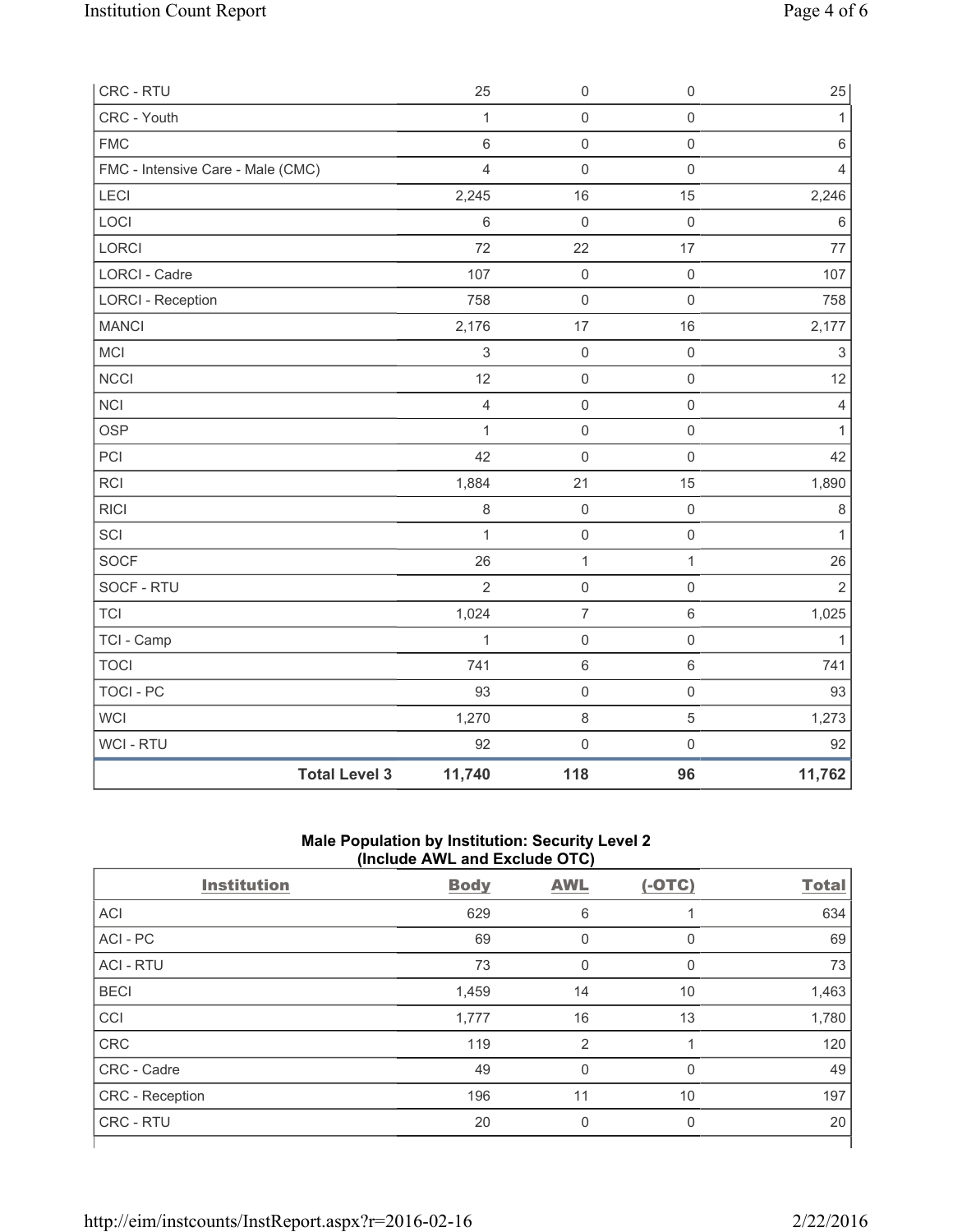| CRC - Youth                       |                      | $\ensuremath{\mathsf{3}}$ | $\mathsf 0$         | $\mathsf{O}\xspace$       | $\ensuremath{\mathsf{3}}$ |
|-----------------------------------|----------------------|---------------------------|---------------------|---------------------------|---------------------------|
| <b>FMC</b>                        |                      | 9                         | $\mathsf{O}\xspace$ | $\mathbf 0$               | $\overline{9}$            |
| FMC - Intensive Care - Male (CMC) |                      | 19                        | $\mathsf{O}\xspace$ | $\mathsf 0$               | 19                        |
| GCI                               |                      | 781                       | $\,8\,$             | $\sqrt{5}$                | 784                       |
| GCI - Camp                        |                      | 1                         | $\mathsf{O}\xspace$ | $\mathbf 0$               | 1                         |
| <b>GCI - RTU</b>                  |                      | $\mathbf{1}$              | $\mathsf{O}\xspace$ | $\mathbf 0$               | $\mathbf{1}$              |
| LAECI                             |                      | 1,110                     | 16                  | 13                        | 1,113                     |
| LECI                              |                      | 66                        | $\mathbf 0$         | $\mathsf 0$               | 66                        |
| LOCI                              |                      | 1,212                     | 13                  | 11                        | 1,214                     |
| LORCI                             |                      | 98                        | 16                  | 14                        | 100                       |
| LORCI - Cadre                     |                      | 42                        | $\mathsf{O}\xspace$ | $\mathsf{O}\xspace$       | 42                        |
| <b>LORCI - Reception</b>          |                      | 253                       | $\mathbf 1$         | 1                         | 253                       |
| <b>MACI</b>                       |                      | 942                       | 10                  | $\,6\,$                   | 946                       |
| <b>MANCI</b>                      |                      | $\,6\,$                   | $\mathbf{1}$        | 1                         | $6\phantom{1}6$           |
| MCI                               |                      | 1,679                     | 25                  | 15                        | 1,689                     |
| MCI - Camp                        |                      | $\mathbf{1}$              | $\mathsf 0$         | $\mathsf 0$               | $\mathbf{1}$              |
| <b>NCCI</b>                       |                      | 1,526                     | 14                  | 14                        | 1,526                     |
| NCCI - Camp                       |                      | 11                        | $\mathbf 0$         | $\mathsf{O}\xspace$       | 11                        |
| <b>NCI</b>                        |                      | 1,644                     | 22                  | 14                        | 1,652                     |
| PCI                               |                      | 711                       | 13                  | $\ensuremath{\mathsf{3}}$ | 721                       |
| <b>RCI</b>                        |                      | 228                       | $\mathbf{1}$        | 1                         | 228                       |
| <b>RICI</b>                       |                      | 1,548                     | 27                  | 18                        | 1,557                     |
| SCI                               |                      | 916                       | 14                  | $\boldsymbol{9}$          | 921                       |
| <b>TCI</b>                        |                      | 12                        | $\mathsf{O}\xspace$ | $\mathsf{O}\xspace$       | 12                        |
| TCI - Camp                        |                      | $\sqrt{2}$                | $\mathsf 0$         | $\mathsf{O}\xspace$       | $\sqrt{2}$                |
| <b>TOCI</b>                       |                      | $\overline{7}$            | $\mathsf{O}\xspace$ | $\mathsf 0$               | $\overline{7}$            |
| <b>TOCI - PC</b>                  |                      | $\sqrt{2}$                | $\mathsf{O}\xspace$ | $\mathsf 0$               | $\sqrt{2}$                |
| <b>WCI</b>                        |                      | 24                        | $\mathsf{O}\xspace$ | $\mathbf 0$               | 24                        |
|                                   | <b>Total Level 2</b> | 17,245                    | 230                 | 160                       | 17,315                    |

## **Male Population by Institution: Security Level 1 (Include AWL and Exclude OTC)**

| $($ $\overline{a}$ $\overline{b}$ $\overline{c}$ $\overline{c}$ $\overline{c}$ $\overline{c}$ $\overline{c}$ $\overline{c}$ $\overline{c}$ $\overline{c}$ $\overline{c}$ $\overline{c}$ |             |               |          |              |
|-----------------------------------------------------------------------------------------------------------------------------------------------------------------------------------------|-------------|---------------|----------|--------------|
| <b>Institution</b>                                                                                                                                                                      | <b>Body</b> | <b>AWL</b>    | $(-OTC)$ | <b>Total</b> |
| ACI                                                                                                                                                                                     | 695         | 6             |          | 700          |
| ACI - PC                                                                                                                                                                                |             |               | 0        |              |
| <b>ACI - RTU</b>                                                                                                                                                                        | 37          |               | 0        | 37           |
| <b>BECI</b>                                                                                                                                                                             | 753         |               | 4        | 756          |
| <b>BECI</b> - Camp                                                                                                                                                                      | 484         | $\mathcal{P}$ | 0        | 486          |
| <b>CCI</b>                                                                                                                                                                              | 826         | 6             | 3        | 829          |
| <b>CRC</b>                                                                                                                                                                              | 56          |               |          | 56           |
|                                                                                                                                                                                         |             |               |          |              |